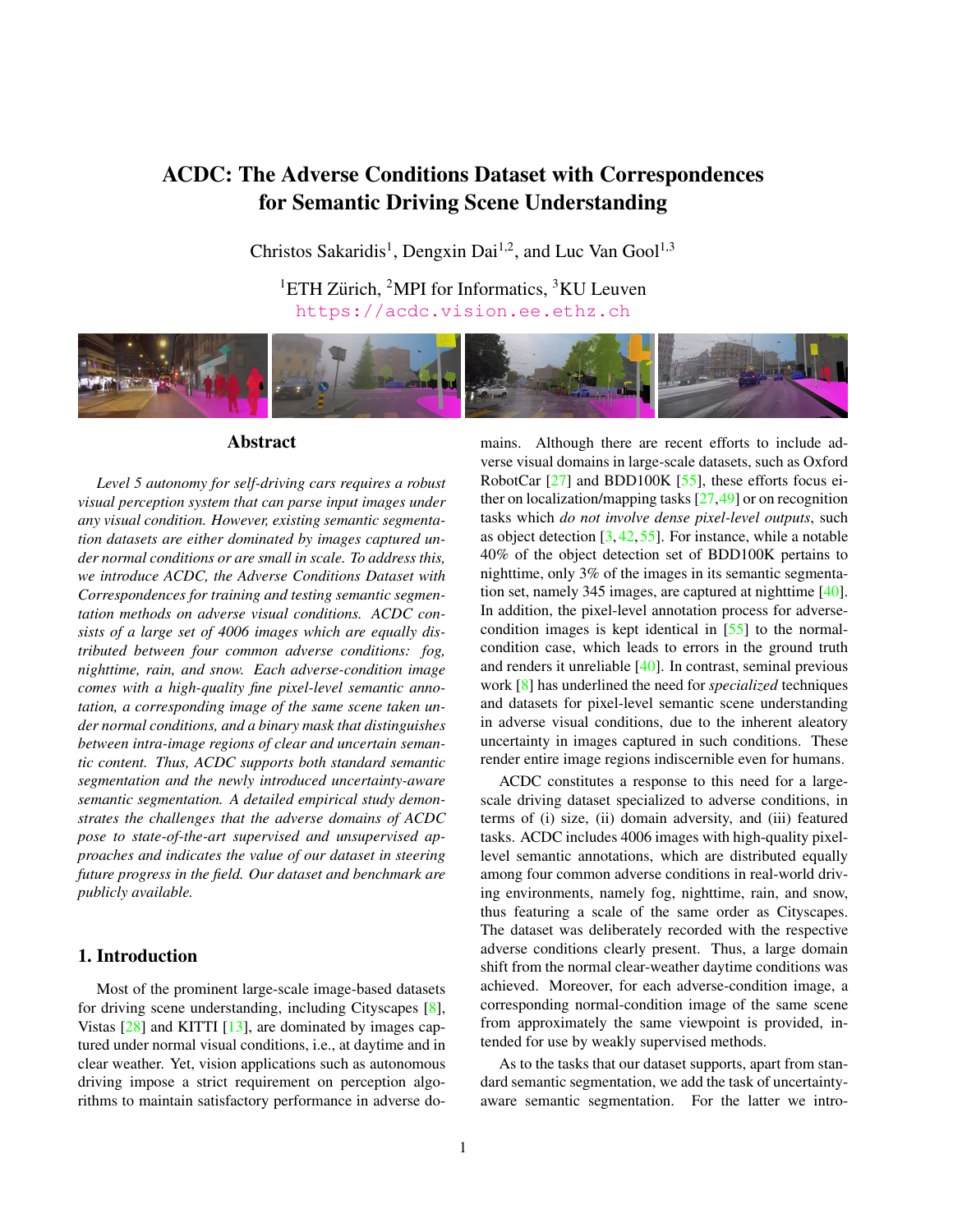



duce a specialized annotation protocol and a dedicated performance metric, termed average uncertainty-aware IoU (AUIoU). The key characteristic of uncertainty-aware semantic segmentation is the principled inclusion of image regions with indiscernible semantic content—*invalid* regions—in annotation and evaluation. In particular, the annotation protocol for our adverse-condition images leverages privileged information in the form of the corresponding normal-condition images and the original adversecondition videos, which enables to *reliably* assign legitimate semantic labels to invalid regions and to include them in the evaluation both for standard and uncertainty-aware semantic segmentation. For the latter task, the separation of labeled pixels into invalid and valid is encoded in a binary mask. While both tasks require a hard semantic prediction, the uncertainty-aware task additionally expects a confidence map prediction. AUIoU is designed to take into account both the semantic and the confidence prediction and to reward predictions with low confidence on invalid pixels and high confidence on valid pixels. The requirement for an additional confidence prediction is relevant for safety-oriented applications, as it can help the downstream decision-making system avoid the fatal consequences of a low-confidence prediction being false, e.g. when a pedestrian is missed.

Apart from being a challenging benchmark for supervised semantic segmentation approaches, ACDC is a wellsuited test bed for domain adaptation. A multitude of recent works [7, 15, 22, 23, 26, 41, 43, 44, 46, 48, 51, 53, 59, 60, 62, 65, 66] have focused on unsupervised domain adaptation (UDA) for semantic segmentation, but most of them are validated only on an artificial synthetic-to-real setting, using GTA5 [34] and SYNTHIA [36] as source datasets and Cityscapes [8] as the target dataset. The *normal-to-adverse domain adaptation* scenario for semantic segmentation, which is much more relevant for realworld deployment of autonomous cars due to the difficulty of both acquiring and annotating adverse-condition data, has largely been overlooked. In particular, much fewer works consider normal-to-adverse adaptation in their experiments [10,11,32,37,38,39,40] and whenever they do, they either restrict the target adverse domain to a single condition, e.g. nighttime [10, 39, 40], fog [37, 38], or rain [11], or do not include a quantitative evaluation on the real target domain altogether [32]. We attribute this fragmentation of normal-to-adverse adaptation works to the absence of a general large-scale dataset for semantic segmentation that evenly covers the majority of common adverse conditions and provides reliable ground truth for a sound evaluation in such challenging domains. ACDC answers exactly the need for such a dataset and will serve as a test bed for unsupervised and weakly supervised domain adaptation. Experiments such as Cityscapes→ACDC adaptation are straightforward thanks to the identical label sets of the two datasets, which facilitates validation of new domain adaptation approaches in the normal-to-adverse setting.

We experiment with ACDC in four main directions: evaluation of models pre-trained on normal conditions, supervised learning in adverse conditions, unsupervised and weakly supervised normal-to-adverse domain adaptation, and evaluation of uncertainty-aware semantic segmentation baselines and oracles. Results show that access to groundtruth annotations under adverse conditions is indispensable for achieving high performance, as pre-trained models severely deteriorate under adverse conditions. Moreover, the real-world Cityscapes→ACDC adaptation scenario poses significant challenges to all state-of-the-art UDA methods, which recover at best only a small portion of the performance gain over the source-domain model compared to using full supervision. This underlines the need for UDA methods that perform better when handling adverse target domains and highlights the importance of ACDC in steering future work in this direction. Finally, the uncertainty-aware annotations of ACDC create significant room for improvement over simple confidence prediction baselines and help promote future work on semantic segmentation methods that simultaneously models uncertainty.

# 2. Related Work

Datasets for driving scene understanding include realworld and synthetic sets that support geometric and recognition tasks. KITTI [13] and Cityscapes [8] pioneered this area with LiDAR and semantic image annotations, respectively. Subsequent datasets mostly aimed at increasing the scale  $[17]$ , diversity  $[28]$  and number of tasks  $[55]$ . As high-quality pixel-level annotations proved hard to ac-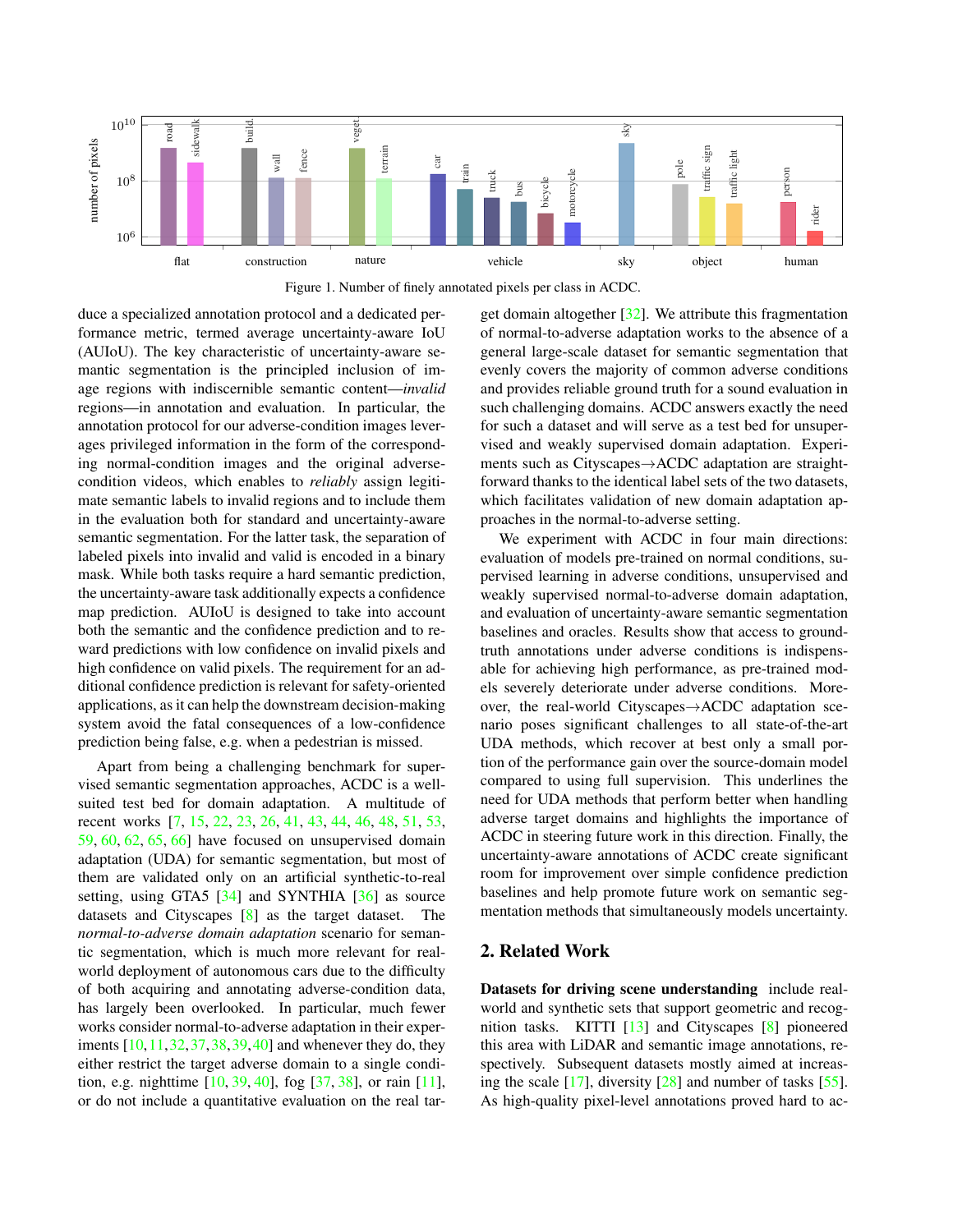quire [8, 28], another line of work focused on creating synthetic sets at an even larger scale [19, 33, 34, 36] and in which ground truth is automatically generated, as well as translating real datasets to adverse conditions such as fog or rain  $[14, 37, 38]$ . Oxford Robotcar  $[27]$  was the first real-world large-scale dataset in which adverse visual conditions such as nighttime, rain and snow were significantly represented, but it did not feature semantic annotations. While more recent large-scale sets [2,30] that cover adverse conditions, such as Waymo Open [42] and nuScenes [3], include bounding boxes, they still lack dense pixel-level semantic annotations, which are vital for real-world autonomous agents  $[63]$ . BDD100K  $[55]$  is the only exception to this rule, with ca. 13% of its 10000 pixel-level annotations pertaining to adverse conditions but containing severe errors [40], while only a small portion of each of the 1881 adverse-condition images in ADUULM [29] is annotated. On the other hand, several sets with small-scale pixellevel annotations covering adverse conditions [58] were recently presented, focusing on fog [9,38], nighttime [10,40], and rain  $[45]$ . A notable case is Dark Zurich  $[40]$ , with 201 fine pixel-level nighttime annotations and a dedicated annotation protocol and evaluation metric that handles regions with ambiguous content. ACDC improves both upon BDD100K, in terms of ground truth quality, and Dark Zurich, in terms of scale and condition diversity, featuring 4006 high-quality fine pixel-level annotations in which fog, night, rain and snow are equally represented.

Semantic segmentation has progressed rapidly over the last years, primarily through the design of convolutional neural networks. Based on fully convolutional architectures [25], seminal works introduced atrous convolution [4, 5, 56] and encoder-decoder structures with skip connections [35] to exploit context and improve localization, respectively. Balancing between global and local information was further addressed by parallel branches of different resolutions  $[24, 31]$  and global pooling  $[61]$ . Other works focused on real-time performance [54], leveraging different modalities such as depth [52], and defining neighborhoodbased supervision [20] for segmentation. The current state of the art includes i.a. DeepLabv3+ [6] and ANN [64] with pyramid pooling modules, DANet [12] and CCNet [18] with attention mechanisms, and HRNet  $[47]$  and OCR  $[57]$ with high-resolution representations. While performance on the popular Cityscapes benchmark is increasingly saturating, we demonstrate that state-of-the-art methods achieve much lower performance on ACDC (see Sec. 4). Thus, ACDC provides a more challenging benchmark for semantic segmentation thanks to the adversity of its domains and is therefore able to foster further progress in the field.

Adaptation of semantic segmentation networks to domains where full supervision is not available was launched shortly after the introduction of supervised approaches [16]. A major class of UDA works employs adversarial domain adaptation to implicitly align the source and target domains at the level of pixels and/or features [7, 15, 26, 41, 43, 44, 46, 48, 60]. Other approaches to UDA rely on self-training with pseudo-labels in the target domain  $[65, 66]$  or combine self-training with adversarial adaptation [23] or with pixellevel adaptation via explicit transforms from source to target [22, 53]. However, all aforementioned approaches have been evaluated only on the artificial scenario of syntheticto-real adaptation and overlook *normal-to-adverse adaptation*, which is of higher practical importance for autonomous cars. ACDC constitutes the large-scale targetdomain dataset which has been missing so far for such a normal-to-adverse experiment and aims to steer the development of unsupervised and weakly supervised adaptation approaches that can cope with adverse target domains.

#### 3. ACDC Dataset

We base the design of ACDC on the same general principles as seminal normal-condition datasets [8] and adapt the collection and annotation process to fit better the adverse condition setting at hand.

# 3.1. Collection

Our data collection is guided by the decision to record the same set of scenes both under adverse and normal conditions. We define the domain of *normal* conditions as the combination of daytime and clear weather, i.e. good visibility and no precipitation or snow cover on the ground. While the focus of ACDC is on adverse conditions, the acquisition of the corresponding normal-condition images is vital both for the subsequent annotation step and to support weakly supervised methods, as the same scene can be much easier to parse in normal conditions, both for humans and machines.

Thus, we recorded several days of video in Switzerland by driving around in a car, primarily in urban areas but also on highways and in rural regions. In order to have a clear domain separation between different adverse conditions, we use the following criterion for the adverse-condition recordings: each recording takes place under only one type of adversity from a set of four items, i.e., fog, nighttime, rain, and snow. For example, our foggy recordings are performed at daytime and without rain or snow. For snow, both snowfall and snow cover on the ground are admissible. Moreover, we keep for further processing only the parts of the adversecondition recordings that correspond to an intense presence of the respective condition, so as to maximize the domain shift from normal conditions as well as domain adversity.

We record with a 1080p GoPro Hero 5 camera, mounted in front of the windshield at nighttime and in normal conditions and behind the windshield in fog, rain, and snow. The camera records 8-bit RGB frames at a rate of 30 Hz.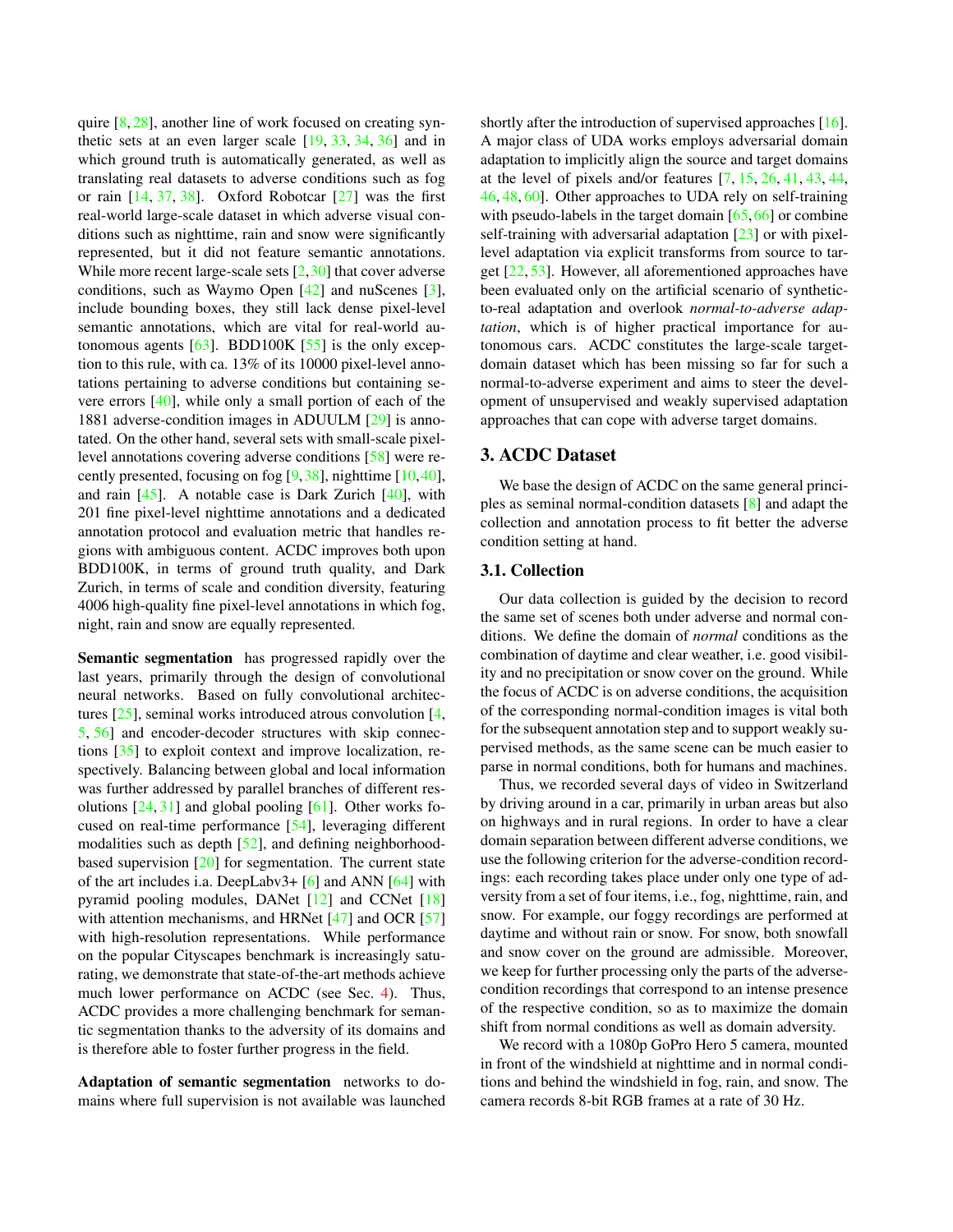

(a) Input image  $I$  (b) Stage 1 annotation (draft) (c) Corresponding image  $I'$  (d) Stage 2 annotation (GT) (e) Invalid mask  $J$ Figure 2. Illustration of annotation protocol for ACDC. The color coding of the semantic classes matches Fig. 1. All annotations in  $(b)$ , (d) and (e) pertain to the input image I in (a). A white color in (b) and (d) denotes unlabeled pixels.

#### 3.2. Correspondence Establishment

Our camera also provides GPS readings, which allow us to establish *image-level correspondences* between adversecondition and normal-condition recordings. In particular, for each adverse-condition recording, we perform a normal-condition recording along exactly the same route. We then use the sequences of GPS measurements of the two recordings to perform a global dynamic-programmingbased matching of the adverse GPS sequence to the normal one, where the objective is defined by the Euclidean distances of matched pairs of GPS samples. Our global matching handles routes with loops better than simple nearest neighbors. Each adverse-condition frame is then matched to a normal-condition frame based on the corresponding matched samples of the GPS sequences.

#### 3.3. Dataset Splits

ACDC is split into four sets corresponding to the examined conditions. We manually selected 1000 foggy, 1006 nighttime, 1000 rainy and 1000 snowy images from the recordings for dense pixel-level semantic annotation, for a total of 4006 adverse-condition images. The selection process aimed at maximizing the complexity and diversity of captured scenes. Within each recording, any pair of selected images is at least 20 s or 50 m apart (whatever comes first).

The dataset is also split into training, validation, and test sets. We apply a global geographical split across all conditions, so that there is zero overlap between the three sets, even for different conditions. Given the abundance of training data from normal-condition datasets  $[8, 28, 55]$  that allow to pre-train semantic segmentation models, we opt for a split with a greater test set size than usual. This aims at providing a highly challenging benchmark for semantic segmentation, both in terms of scale and domain adversity. In particular, we split the set of each adverse condition into 400 training, 100 validation and 500 test images, except the nighttime set with 106 validation images. This results in a total of 1600 training and 406 validation images with public annotations and 2000 test images with annotations withheld for benchmarking purposes, as per standard practice [8].

# 3.4. Annotation

Images captured under adverse conditions contain invalid regions, i.e. regions with indiscernible semantic content, which generally co-exist with valid regions in the same image. We take this into account for creating annotations of ACDC and design a specialized annotation protocol, which leverages privileged information from the corresponding normal-condition images and the original adverse-condition videos and allows (i) the reliable assignment of semantic labels to invalid regions and (ii) the creation of a binary mask that distinguishes valid from invalid regions.

Our annotation protocol consists of two cascaded annotation stages. At stage 1, a semantic labeling draft is manually produced from the adverse-condition image  $I$ , in which pixels that cannot be unquestionably assigned to a single semantic class are left unlabeled. At stage 2, the corresponding normal-condition image  $I'$  and the adverse-condition video from which I was extracted are used to augment and finalize the annotation. In particular, the annotator can assign a legitimate label to pixels that were left unlabeled in stage 1 and correct pixels that were incorrectly labeled in stage 1. Pixels that remain unclear in stage 2 are left unlabeled and are not used for training or evaluation.

The final annotation outputs are twofold: (i) the final semantic annotation  $H$  after stage 2, and (ii) a binary invalid mask J, where pixels whose label changed from stage 1 to stage 2 are set to 1 (invalid) and pixels with the same semantic label for both stages are set to 0 (valid). J enables the introduction of the new task of uncertainty-aware semantic segmentation, which we detail in Sec. 5.

The 4006 fine-pixel annotations of ACDC were created by a professional team of annotators to ensure high-quality ground truth. Annotators were asked to be conservative in labeling pixels in both stages, so as to minimize errors. Both the initial draft from stage 1 and the final annotation from stage 2 passed through quality control. The total time required for annotating a single image was 3.3 h on average.

The class specifications of ACDC are directly inherited from Cityscapes. In particular, we annotate the 19 evaluation classes of Cityscapes, which include the most common and traffic-related objects in driving scenes. Objects that belong to classes outside this set receive a fall-back label and are not used for training or evaluation. This choice of classes provides full compatibility of ACDC to Cityscapes and other normal-condition datasets for semantic segmentation [28, 55]. Detailed annotation statistics are presented in Fig. 1. An example of our two-stage annotation protocol is shown in Fig. 2 for a snowy image. Note the assignment of a region in the lower right part of the image that is unlabeled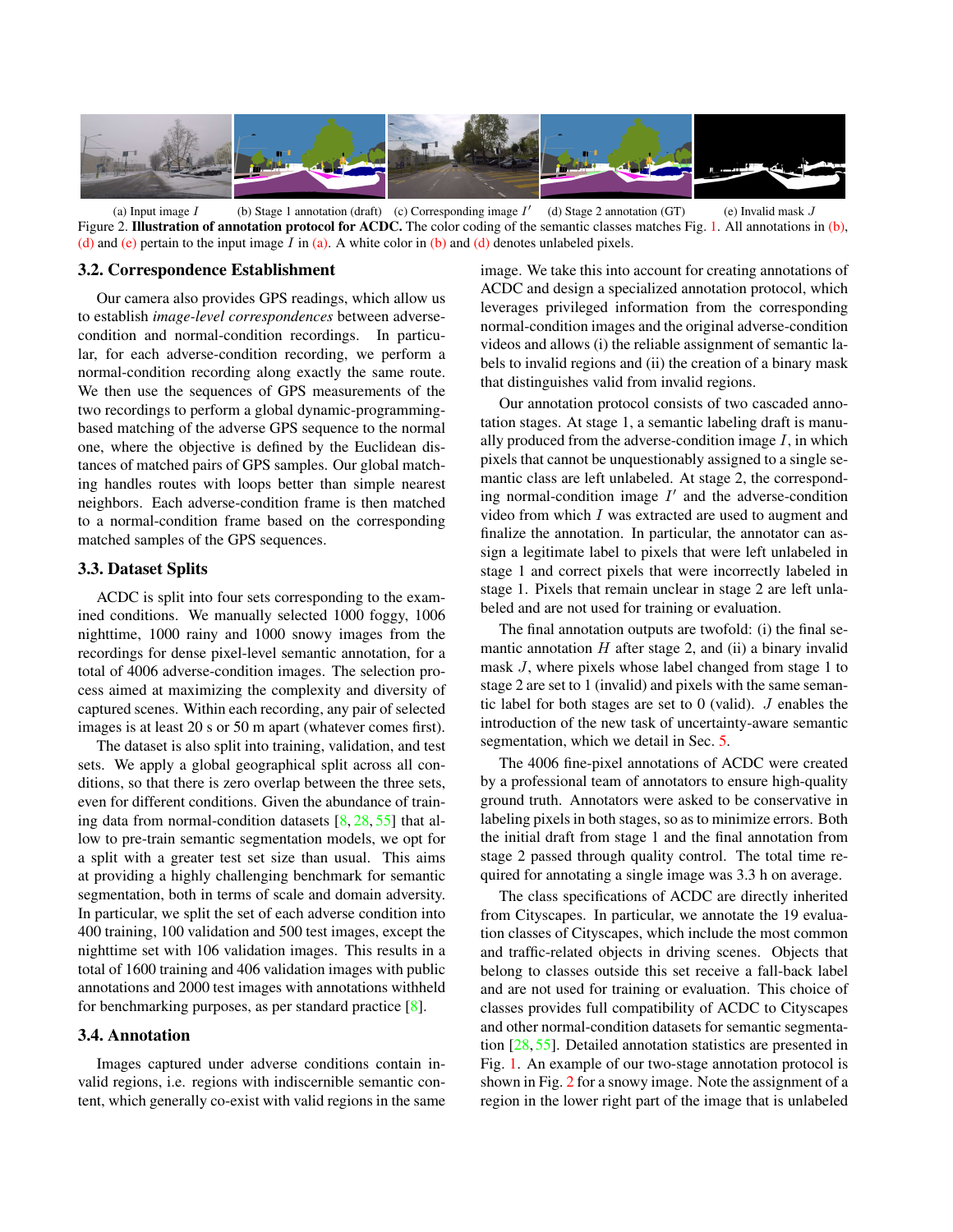Table 1. Comparison of ACDC against adverse-condition semantic segmentation datasets. "Adverse annot.": total annotated adversecondition images, "Fog"/"Night"/"Rain"/"Snow": annotated foggy/nighttime/rainy/snowy images, "Inv. regions": can invalid regions get legitimate labels?, "Corr. normal": are corresponding normal-condition images available?, "Inv. masks": are invalid masks available?

| Dataset                | Adverse annot. |      |          |          |          |    |          |          |          | Fog Night Rain Snow Classes Reliable GT Fine GT Inv. regions Corr. normal Inv. masks |          |
|------------------------|----------------|------|----------|----------|----------|----|----------|----------|----------|--------------------------------------------------------------------------------------|----------|
| Foggy Driving [38]     | 101            | 101  | $\theta$ | $\theta$ | $\theta$ | 19 |          |          | $\times$ | X                                                                                    | X        |
| Foggy Zurich [9]       | 40             | 40   | $\theta$ | $\theta$ | $\theta$ | 19 |          |          | $\times$ | X                                                                                    | X        |
| Nighttime Driving [10] | 50             |      | 50       | $\Omega$ | $\Omega$ | 19 |          | $\times$ | $\times$ | $\times$                                                                             | $\times$ |
| Dark Zurich [40]       | 201            |      | 201      | $\Omega$ | $\Omega$ | 19 |          |          |          |                                                                                      |          |
| Raincouver $[45]$      | 326            |      | 95       | 326      | $\Omega$ | 3  |          | $\times$ | $\times$ | $\times$                                                                             | X        |
| WildDash [58]          | 226            | 10   | 13       | 13       | 26       | 19 |          |          | $\times$ | X                                                                                    | X        |
| <b>BDD100K</b> [55]    | 1346           | 23.  | 345      | 213      | 765      | 19 | $\times$ |          | $\times$ | X                                                                                    | X        |
| <b>ACDC</b>            | 4006           | 1000 | 1006     | 1000     | 1000     | 19 |          |          |          |                                                                                      |          |

Table 2. Comparison of state-of-the-art domain adaptation methods on Cityscapes→ACDC adaptation. Cityscapes serves as the source domain and the entire ACDC including all four conditions serves as the target domain. The first and second groups of rows present unsupervised and weakly supervised methods, respectively. All unsupervised methods share the same network architecture. The performance of the respective models trained on Cityscapes (Source model) and of the oracle models trained on ACDC with 100 labels (Oracle-100), 200 labels (Oracle-200), and all 1600 labels (Oracle) are also reported.

| Method             | oad  | sidew. | build | wall | fenc | pole | ight | sign | veget. | terrain | ΥŠ   | person | rider | cat  | truck | bus  | train |      | bicycle | mIoU |
|--------------------|------|--------|-------|------|------|------|------|------|--------|---------|------|--------|-------|------|-------|------|-------|------|---------|------|
| Source model [5]   | 71.9 | 26.2   | 51.1  | 18.8 | 22.5 | 19.7 | 33.0 | 27.7 | 67.9   | 28.6    | 44.2 | 43.1   | 22.1  | 71.2 | 29.8  | 33.3 | 48.4  | 26.2 | 35.8    | 38.0 |
| AdaptSegNet [43]   | 69.4 | 34.0   | 52.8  | 13.5 | 18.0 | 4.3  | 14.9 | 9.7  | 64.0   | 23.1    | 38.2 | 38.6   | 20.1  | 59.3 | 35.6  | 30.6 | 53.9  | 19.8 | 33.9    | 33.4 |
| <b>ADVENT</b> [46] | 72.9 | 14.3   | 40.5  | 16.6 | 21.2 | 9.3  | 17.4 | 21.2 | 63.8   | 23.8    | 18.3 | 32.6   | 19.5  | 69.5 | 36.2  | 34.5 | 46.2  | 26.9 | 36.1    | 32.7 |
| <b>BDL</b> [23]    | 56.0 | 32.5   | 68.1  | 20.1 | 17.4 | 15.8 | 30.2 | 28.7 | 59.9   | 25.3    | 37.7 | 28.7   | 25.5  | 70.2 | 39.6  | 40.5 | 52.7  | 29.2 | 38.4    | 37.7 |
| CLAN [26]          | 79.1 | 29.5   | 45.9  | 18.1 | 21.3 | 22.1 | 35.3 | 40.7 | 67.4   | 29.4    | 32.8 | 42.7   | 18.5  | 73.6 | 42.0  | 31.6 | 55.7  | 25.4 | 30.7    | 39.0 |
| <b>CRST</b> [65]   | 51.7 | 24 A   | 67.8  | 13.3 | 9.7  | 30.2 | 38.2 | 34.1 | 58.0   | 25.2    | 76.8 | 39.9   | 17.1  | 65.4 | 3.7   | 6.6  | 39.6  | 11.8 | 8.6     | 32.8 |
| FDA [53]           | 73.2 | 34.7   | 59.O  | 24.8 | 29.5 | 28.6 | 43.3 | 44.9 | 70.1   | 28.2    | 54.7 | 47.0   | 28.5  | 74.6 | 44.8  | 52.3 | 63.3  | 28.3 | 39.5    | 45.7 |
| SIM [48]           | 53.8 | 6.8    | 75.5  | 11.6 | 22.3 | 11.7 | 23.4 | 25.7 | -66.1  | 8.3     | 80.6 | 41.8   | 24.8  | 49.7 | 38.6  | 21.0 | 41.8  | 25.1 | 29.6    | 34.6 |
| MRNet $[62]$       | 72.2 | 8.2    | 36.4  | 13.7 | 18.5 | 20.4 | 38.7 | 45.4 | 70.2   | 35.7    | 5.0  | 47.8   | 19.1  | 73.6 | 42.1  | 36.0 | 47.4  | 17.7 | 37.4    | 36.1 |
| Oracle-100         | 84.4 | 54.8   | 76.4  | 19.3 | 28.9 | 29.5 | 36.5 | 42.6 | 74.2   | 40.3    | 87.7 | 42.5   | 16.5  | 74.9 | 36.5  | 28.6 | 55.9  | 27.3 | 38.6    | 47.1 |
| Oracle-200         | 86.2 | 55.0   | 77.9  | 21.7 | 30.9 | 30.0 | 37.6 | 42.5 | 76.8   | 45.8    | 90.2 | 45.4   | 19.1  | 75.8 | 38.5  | 38.0 | 64.2  | 21.6 | 39.5    | 49.3 |
| Oracle             | 88.0 | 62.3   | 80.8  | 37.0 | 35.1 | 33.9 | 49.8 | 49.5 | 80.1   | 50.7    | 92.5 | 51.1   | 26.5  | 79.9 | 49.0  | 41.1 | 72.2  | 26.5 | 44.2    | 55.3 |
| Source model [24]  | 66.3 | 28.9   | 67.6  | 19.2 | 25.9 | 36.7 | 50.0 | 47.5 | 69.4   | 28.8    | 83.0 | 42.1   | 17.7  | 72.6 | 30.9  | 31.6 | 48.9  | 26.1 | 36.7    | 43.7 |
| MGCDA [40]         | 73.4 | 28.7   | 69.9  | 19.3 | 26.3 | 36.8 | 53.0 | 53.3 | 75.4   | 32.0    | 84.6 | 51.0   | 26.1  | 77.6 | 43.2  | 45.9 | 53.9  | 32.7 | 41.5    | 48.7 |
| Oracle             | 92.5 | 71.2   | 86.2  | 39.0 | 44.0 | 53.2 | 68.8 | 66.0 | 85.1   | 59.3    | 94.9 | 65.2   | 38.5  | 85.8 | 53.8  | 59.7 | 76.2  | 47.5 | 54.5    | 65.3 |

at stage 1 (Fig. 2b) to the *road* label at stage 2 (Fig. 2d), thanks to the clear view from the normal-condition image.

# 3.5. Comparison to Related Datasets

To the best of our knowledge, ACDC constitutes the largest adverse-condition semantic segmentation dataset to date. In Table 1, we compare ACDC to existing datasets that also address semantic segmentation under adverse conditions. Most of these datasets focus on a single condition and are of small scale. WildDash covers a wider variety of adverse conditions but also has a small scale. BDD100K includes 10000 images with semantic segmentation annotations. We inspected these images manually to identify those that pertain to fog, night, rain, and snow. We found that only 1346/10000 images pertain to any of these four conditions. By contrast, ACDC is fully composed of these four common adverse conditions. Notably, it contains one order of magnitude more annotated images than any other competing dataset for each of fog, night and rain. At the same time, our specialized annotation protocol using corresponding normal-condition images ensures *reliable* annotations even for invalid regions, making ACDC a high-quality dataset for training and evaluation for adverse conditions.

# 4. Semantic Segmentation

The first task ACDC supports is standard semantic segmentation. All results in Sec. 4 are reported for the test set of ACDC using the IoU metric. We experiment for our dataset with domain adaptation methods, externally pretrained models and supervised approaches.

#### 4.1. Normal-to-Adverse Adaptation

We present a new benchmark for UDA of semantic segmentation: Cityscapes→ACDC. We select eight representative state-of-the-art UDA methods, train them with their default configurations for adaptation from Cityscapes to the entire ACDC and present the results in Table 2. All eight methods share the same DeepLabv2-based architecture [5]. Whereas these methods have achieved significant performance gains in the popular synthetic-to-real adaptation set-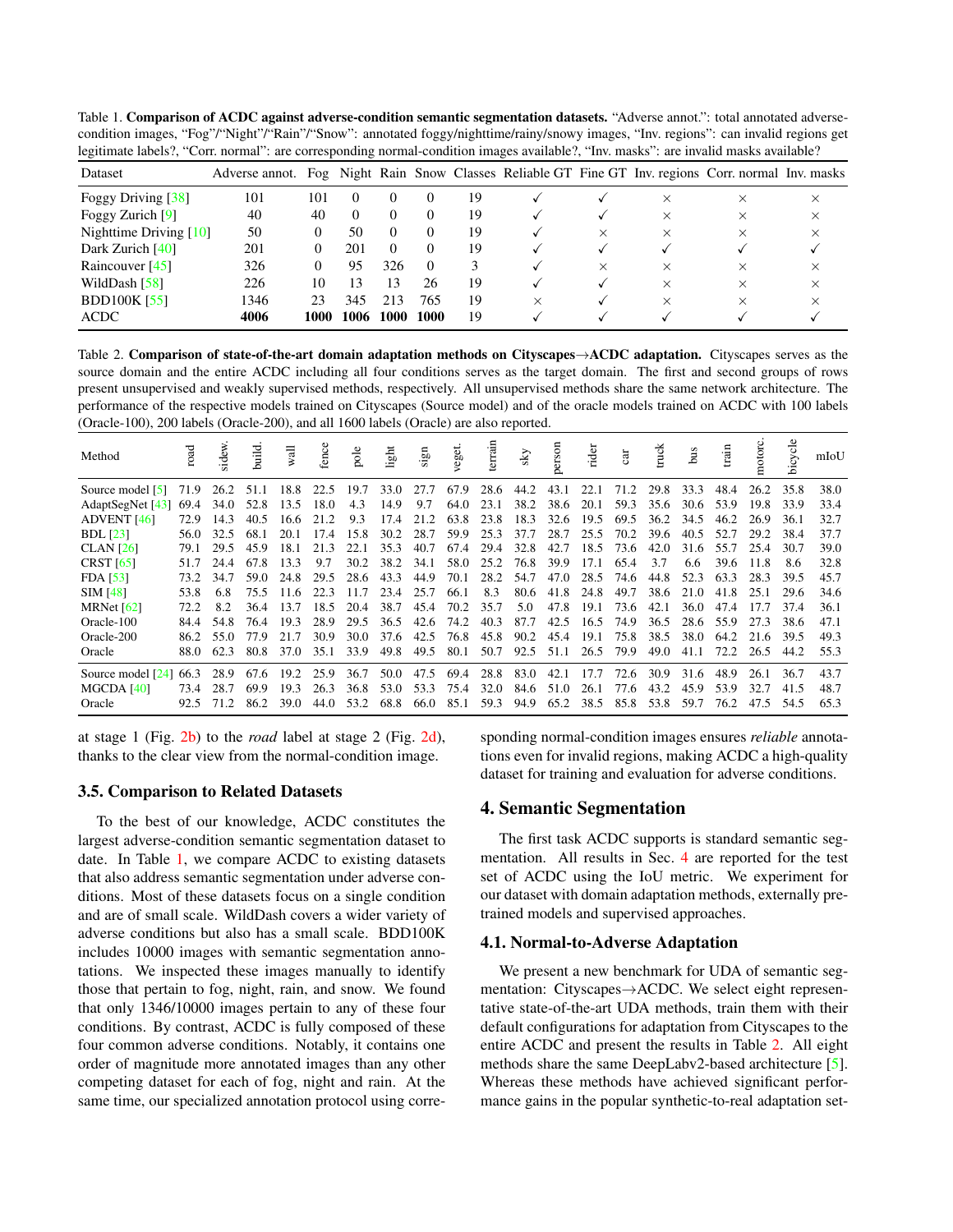Table 3. Comparison of state-of-the-art unsupervised domain adaptation methods on Cityscapes→ACDC adaptation for individual conditions. We train a separate model on each conditionspecific subset of ACDC and evaluate each model on the condition it has been trained for. Performance of the model trained only on the source domain (Source model) and of oracles with access to the target domain labels for each condition (Oracle) is also reported.

| Method             | Fog  | Night | Rain | Snow |
|--------------------|------|-------|------|------|
| Source model       | 33.5 | 30.1  | 44.5 | 40.2 |
| AdaptSegNet $[43]$ | 31.8 | 29.7  | 49.0 | 35.3 |
| <b>ADVENT</b> [46] | 32.9 | 31.7  | 44.3 | 32.1 |
| <b>BDL</b> [23]    | 37.7 | 33.8  | 49.7 | 36.4 |
| CLAN [26]          | 39.0 | 31.6  | 44.0 | 37.7 |
| $FDA$ [53]         | 39.5 | 37.1  | 53.3 | 46.9 |
| <b>SIM [48]</b>    | 36.6 | 28.0  | 44.5 | 33.3 |
| MRNet $[62]$       | 38.8 | 27.9  | 45.4 | 38.7 |
| Oracle             | 52.2 | 45.4  | 57.6 | 56.8 |

ting, we observe that most of them do not improve upon the source-domain baseline in our normal-to-adverse setting. The best-performing UDA method is FDA, which is based on a pixel-level adaptation strategy with an explicit Fourier prior. Even FDA is outperformed by the model that is supervised with only 100 target-domain labels, indicating that there is a lot of room for improvement for UDA methods on this new challenging normal-to-adverse benchmark.

The image-level correspondences of ACDC between adverse and normal conditions act as weak supervision. We experiment with MGCDA, a weakly supervised method that exploits such correspondences. MGCDA outperforms FDA but is still inferior to its fully supervised counterpart.

In addition, we train state-of-the-art UDA methods to adapt from Cityscapes to individual conditions of ACDC in Table 3. The increased uniformity of the target domains in this setting results in larger performance gains overall compared to Table 2. However, night and snow prove particularly challenging for most methods and only FDA brings a performance gain on snow.

#### 4.2. Evaluation of Pre-trained Models on ACDC

In Table 4, we use ACDC to evaluate semantic segmentation models which have been pre-trained on external datasets. For models pre-trained on Cityscapes, the performance drop is larger on the nighttime set, implying that the domain shift from the normal-condition domain is larger for this set. Methods that specialize on fog or nighttime generally perform better on that condition compared to models pre-trained on Cityscapes. Moreover, most of these specialized methods also improve the performance on conditions other than the one encountered at training time.

#### 4.3. Supervised Learning on Adverse Conditions

We use ACDC to train four state-of-the-art supervised semantic segmentation methods and report their perfor-

Table 4. Comparison of externally pre-trained models on ACDC for individual conditions and jointly for all conditions. The three groups of rows present models pre-trained on normal, foggy, and nighttime conditions respectively. CS: Cityscapes [8], FC: Foggy Cityscapes [38], FC-DBF: Foggy Cityscapes-DBF [37], FZ: Foggy Zurich [37], ND: Nighttime Driving [10], DZ: Dark Zurich [40].

| Method            | Trained on | Fog  | Night | Rain | Snow | All  |
|-------------------|------------|------|-------|------|------|------|
| RefineNet [24]    | CS         | 46.4 | 29.0  | 52.6 | 43.3 | 43.7 |
| DeepLaby2 $[5]$   | CS         | 33.5 | 30.1  | 44.5 | 40.2 | 38.0 |
| DeepLabv $3+$ [6] | CS         | 45.7 | 25.0  | 50.0 | 42.0 | 41.6 |
| DANet $[12]$      | CS         | 34.7 | 19.1  | 41.5 | 33.3 | 33.1 |
| HRNet $[47]$      | CS         | 38.4 | 20.6  | 44.8 | 35.1 | 35.3 |
| <b>SFSU [38]</b>  | FC         | 45.6 | 29.5  | 51.6 | 41.4 | 42.9 |
| CMAda [37]        | FC-DBF+FZ  | 51.2 | 32.0  | 53.4 | 47.6 | 47.1 |
| DMAda [10]        | ND         | 50.7 | 32.7  | 54.9 | 48.9 | 47.9 |
| <b>GCMA [39]</b>  | $CS+DZ$    | 52.4 | 42.9  | 58.0 | 53.8 | 53.4 |
| MGCDA [40]        | $CS+DZ$    | 45.9 | 40.8  | 54.2 | 50.5 | 48.9 |
| DANNet $[50]$     | $CS+DZ$    |      | 47.6  |      |      |      |

mance in Table 5. Qualitative results are shown in Fig. 3 for two supervised methods and one UDA method. We draw the following conclusions: (1) full supervision in adverse conditions is more valuable than designing a better architecture trained solely on normal conditions, as even an earlier method [5] performs better with full supervision than the top-performing externally pre-trained model (cf. Table 4). (2) ACDC is a challenging benchmark for supervised methods due to its hard visual domains; even the very recent HRNet scores only 75.0% mIoU on the test set, which is 5.4% lower than its respective performance of 80.4% on Cityscapes [47]. (3) The rankings of the supervised and the pre-trained models do not correlate well, as can be seen from the results in Tables 5 and 4.

The last point suggests that state-of-the-art networks such as HRNet have enough capacity to overfit to datasets such as Cityscapes, which would explain the low performance of the Cityscapes pre-trained HRNet model on ACDC. We test this hypothesis by training HRNet *jointly on Cityscapes and ACDC*; our expectation is that the jointly trained model will at least match the performance of the individually trained models on each dataset. This is confirmed, as the jointly trained model gets 81.2% mIoU on Cityscapes and 74.8% on ACDC, beating and being on a par with the respective individually trained models. Thus, even if ACDC is not of very large scale, it helps to efficiently regularize segmentation models for normal conditions as well.

Table 6 compares models trained on a single adverse condition, termed condition experts, against models trained on the entire training set, termed uber models. Each condition expert is evaluated on the condition it has been trained on. The uber models generally beat the respective condition experts across different conditions and segmentation networks. This hints that the capacity of these networks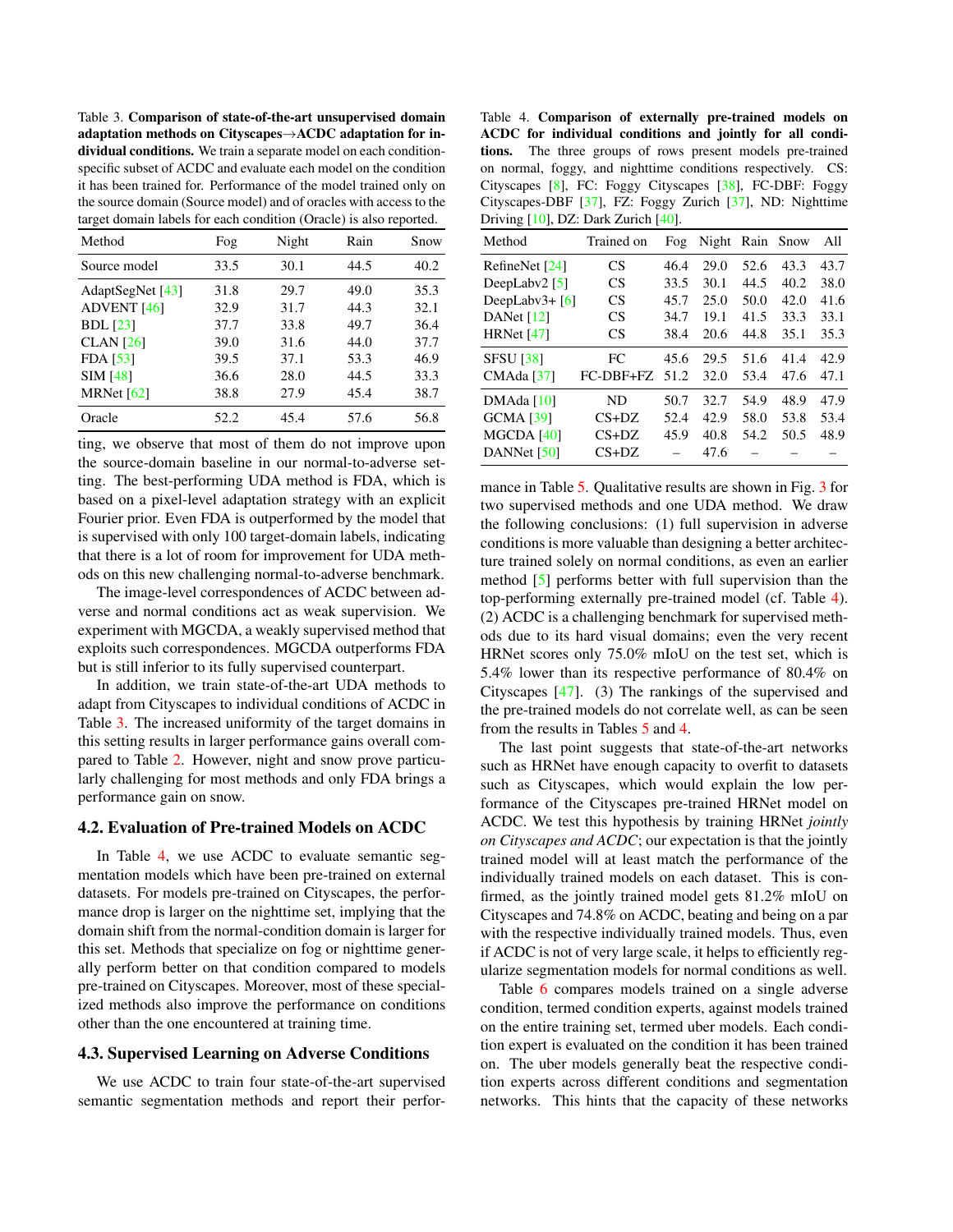Table 5. Comparison of state-of-the-art supervised semantic segmentation methods on ACDC. Training and evaluation are performed using the complete training and test sets, respectively.

| Method            | $_{\rm road}$ | sidew. | build. | wall | fence | pole | light | sign | veget. | terrain | $\ensuremath{\mathrm{S}\mathrm{N}}$ | person | rider | cat  | truck | bus  | train | notoro | bicycle | mIoU |
|-------------------|---------------|--------|--------|------|-------|------|-------|------|--------|---------|-------------------------------------|--------|-------|------|-------|------|-------|--------|---------|------|
| RefineNet [24]    | 92.5          | 71.2   | 86.2   | 39.0 | 44.0  | 53.2 | 68.8  | 66.0 | 85.1   | 59.3    | 94.9                                | 65.2   | 38.5  | 85.8 | 53.8  | 59.7 | 76.2  | 47.5   | 54.5    | 65.3 |
| DeepLabv2 $[5]$   | 88.0          | 62.3   | 80.8   | 37.0 | 35.1  | 33.9 | 49.8  | 49.5 | 80.1   | 50.7    | 92.5                                | 51.1   | 26.5  | 79.9 | 49.0  | 41.1 | 72.2  | 26.5   | 44.2    | 55.3 |
| DeepLabv $3+$ [6] | 93.4          | 74.8   | 89.2   | 53.0 | 49.0  | 58.7 | 71.1  | 67.4 | 87.8   | 62.7    | 95.9                                | 69.7   | 36.0  | 88.1 | 67.7  | 71.8 | 85.1  | 48.0   | 59.8    | 70.0 |
| HRNet $[47]$      | 95.3          | 79.9   | 90.7   | 53.7 | 57.4  | 65.9 | 78.4  | 75.9 | 88.8   | 68.6    | 96.1                                | 75.5   | 54.0  | 91.2 | 68.2  | 76.2 | 85.4  | 58.4   | 65.1    | 75.0 |
|                   |               |        |        |      |       |      |       |      |        |         |                                     |        |       |      |       |      |       |        |         |      |
|                   |               |        |        |      |       |      |       |      |        |         |                                     |        |       |      |       |      |       |        |         |      |
|                   |               |        |        |      |       |      |       |      |        |         |                                     |        |       |      |       |      |       |        |         |      |
|                   |               |        |        |      |       |      |       |      |        |         |                                     |        |       |      |       |      |       |        |         |      |

Figure 3. Qualitative results of selected semantic segmentation methods on ACDC. From left to right: image, ground-truth annotation, FDA [53], DeepLabv3+ [6], and HRNet [47]. The color coding of the semantic classes matches Fig. 1.

Table 6. Comparison of condition experts vs. uber models on the different conditions of ACDC. The first group of rows presents condition-specific expert models trained on a single condition, while the second group presents uber models trained on all conditions. Note that the performance on all conditions is *not* an average of the respective performances on individual conditions.

| Method             | Fog  | Night | Rain | Snow | All  |
|--------------------|------|-------|------|------|------|
| RefineNet [24]     | 63.6 | 52.2  | 66.4 | 62.5 | 62.8 |
| DeepLaby2 $[5]$    | 52.2 | 45.4  | 57.6 | 56.8 | 54.9 |
| DeepLabv $3 + [6]$ | 68.7 | 59.2  | 73.5 | 70.5 | 69.6 |
| HRNet $[47]$       | 70.8 | 63.2  | 72.7 | 70.2 | 70.9 |
| RefineNet [24]     | 65.7 | 55.5  | 68.7 | 65.9 | 65.3 |
| DeepLaby2 $[5]$    | 54.5 | 45.3  | 59.3 | 57.1 | 55.3 |
| DeepLabv $3 + [6]$ | 69.1 | 60.9  | 74.1 | 69.6 | 70.0 |
| HRNet $[47]$       | 74.7 | 65.3  | 77.7 | 76.3 | 75.0 |

is large enough to discover discriminative representations for all conditions simultaneously. We also evaluate ensembles of condition experts against uber models on the complete test set ("All"), where the ensemble uses the expert corresponding to the condition of the input image for prediction. Again, the uber models outperform the ensembles of experts for all examined methods. Moreover, all methods perform worst at nighttime, indicating that the nighttime set of ACDC represents a harder domain than the other sets.

We focus on the widely used DeepLabv3+ network [6] for a detailed study of class-level performance across different conditions and compare the performance of the four condition experts in Table 7. We make the following observations: (1) the lowest performance for *road* and *sidewalk* occurs in snow, which can be attributed to confusion between the two classes due to similar appearance in the presence of snow cover. (2) Classes that usually appear dark or are not well-lit at nighttime, e.g., *building*, *vegetation*, *traffic sign*, and *sky*, are harder to segment at nighttime. (3) Performance on classes with instances of small size, such as *person*, *rider*, and *bicycle*, is lowest on fog, probably due to the combined effect of contrast reduction and low resolution for instances of these classes that are far from the camera.

We also evaluate in Table 8 the four DeepLabv3+ condition experts on conditions that are not encountered at training. Excluding nighttime, the results are close to symmetric with respect to training versus evaluation condition; e.g., training on fog and testing on snow results in a similar performance to training on snow and testing on fog. In contrast, performance of the night expert on other conditions is much higher than performance of other experts at night, implying that representations learned from the nighttime domain can generalize better to the other conditions than vice versa.

# 5. Uncertainty-Aware Semantic Segmentation

Existing works that model uncertainty in semantic segmentation  $\begin{bmatrix} 1 \\ 21 \end{bmatrix}$  are evaluated only with IoU, which does not assess the predicted confidence. In contrast, for uncertainty-aware semantic segmentation, algorithms are required to output both a hard semantic prediction  $H$  and a confidence map  $C$  with values in the range [0, 1]. The average UIoU (AUIoU) metric is computed by thresholding C at multiple thresholds across the range [0, 1], calculating the UIoU [40] for each threshold and averaging the results. A pixel p with confidence value below the examined threshold is treated as invalid and contributes positively if  $J(p) = 1$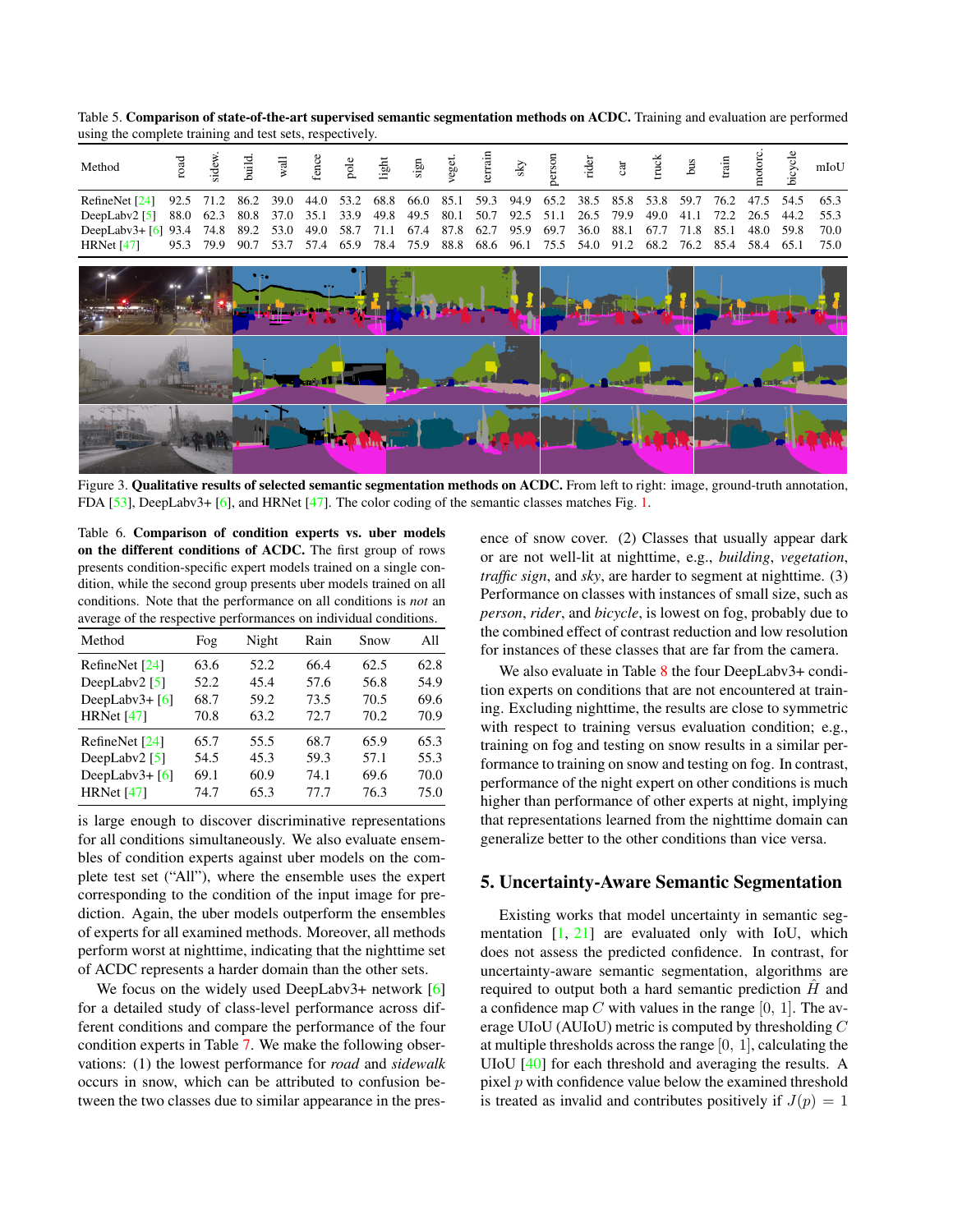Table 7. Comparison of class-level performance of DeepLabv3+ condition experts on the various conditions of ACDC. A different model is trained on each individual condition and then evaluated on this condition.

| Fog   |  |  |  |  |  |  |  |  |  | 93.8 77.4 88.8 51.0 43.3 54.2 68.2 71.7 87.7 74.6 98.2 53.5 32.1 83.8 69.3 84.4 85.3 47.2 40.1 68.7 |
|-------|--|--|--|--|--|--|--|--|--|-----------------------------------------------------------------------------------------------------|
| Night |  |  |  |  |  |  |  |  |  | 94.7 75.9 85.0 48.4 38.6 52.2 55.8 54.4 76.1 30.3 84.2 67.4 41.1 85.0 8.3 62.3 80.6 35.6 49.8 59.2  |
| Rain  |  |  |  |  |  |  |  |  |  | 92.8 77.4 93.9 67.3 58.1 64.1 74.4 75.9 94.2 50.8 98.6 70.8 33.4 90.4 67.7 79.2 86.8 54.6 66.1 73.5 |
| Snow  |  |  |  |  |  |  |  |  |  | 91.9 70.9 90.1 48.9 52.0 62.2 79.2 74.5 92.0 47.0 97.6 78.2 35.9 90.4 61.7 64.3 89.2 43.9 69.4 70.5 |

Table 8. Cross-evaluation of DeepLabv3+ condition experts on the various conditions of ACDC. Each model is trained on an individual condition and evaluated on each condition separately. Performance of the Cityscapes pre-trained model is also reported.

| Train/Eval Fog Night Rain Snow |                     |  |
|--------------------------------|---------------------|--|
| Normal 45.7 25.0 50.0 42.0     |                     |  |
| Fog                            | 68.7 40.7 63.5 59.1 |  |
| Night                          | 58.5 59.2 55.6 49.6 |  |
| Rain                           | 65.2 46.0 73.5 63.5 |  |
| Snow                           | 59.2 38.0 69.3 70.5 |  |

Table 9. Uncertainty-aware semantic segmentation baseline results using AUIoU. Supervised methods for standard semantic segmentation are trained and evaluated either separately on each condition or jointly on all conditions for semantic label prediction. Confidence prediction baselines: globally constant and equal to 100% (Constant 100%), max-softmax network outputs (Max-Softmax), ground-truth invalid masks (GT).

| Method              | Confidence                                                                                         |      | Fog Night Rain Snow All |      |                        |              |
|---------------------|----------------------------------------------------------------------------------------------------|------|-------------------------|------|------------------------|--------------|
| RefineNet $[24]$    | RefineNet [24] Constant 100\% 63.6 52.2 66.4<br>Max-Softmax 60.6 51.4 62.5 59.9                    |      |                         |      | 62.5                   | 65.3<br>62.5 |
| RefineNet [24] GT   |                                                                                                    | 67.9 | 61.1                    | 67.9 | 64.0                   | 68.8         |
| DeepLaby2 $[5]$ GT  | DeepLabv2 [5] Constant $100\%$ 52.2 45.4 57.6<br>DeepLabv2 $\lceil 5 \rceil$ Max-Softmax 51.9 45.9 |      | 56.7 54.7 59.1 58.4     | 56.0 | 56.8 55.3<br>56.8 54.7 | 58.9         |
| DeepLabv $3 + 6$ GT | DeepLabv3+ [6] Constant 100\% 68.7 59.2 73.5 70.5 70.0<br>DeepLabv3+ $[6]$ Max-Softmax 66.4 59.1   | 73.1 |                         | 70.6 | 67.9<br>67.1 75.0 72.0 | 67.8<br>73.3 |

(true invalid) and negatively if  $J(p) = 0$  (false invalid).

# 5.1. Baselines and Oracles

We present the results of straightforward baselines for uncertainty-aware segmentation that are based on methods for standard semantic segmentation in Table 9. We first evaluate three state-of-the-art methods using confidence maps that are constant and equal to 1, i.e., not modeling confidence. In this case, AUIoU reduces to IoU. Any sensible method that models confidence should improve upon this baseline. Using the max-softmax scores output by these methods as confidence maps generally yields inferior results to globally constant confidence, as softmax is not a good proxy for confidence. An upper bound for the performance of the examined methods is obtained by using

a confidence oracle. More specifically, we use the binary complement of the ground-truth invalid mask J as the confidence prediction. This raises AUIoU performance significantly across all conditions compared to the globally constant confidence baseline. The performance gap between the oracle and the baseline is largest for night, indicating that explicitly modeling uncertainty has the potential to improve performance especially in the nighttime domain.

We have also trained [1] on ACDC, using the GT invalid masks for training its outlier detection part. The learned confidence by [1] leads to lower test set AUIoU (52.0%) than constant confidence (53.0%), indicating that a better modeling of uncertainty is needed in future approaches.

# 6. Conclusion and Outlook

In this paper, we have presented ACDC, a large-scale dataset and benchmark suite for semantic driving scene understanding in adverse conditions. Our dataset covers adverse visual domains that are common in driving scenarios and features high-quality pixel-level annotations which also include visually degraded image regions. Our annotations support both the standard and the new uncertainty-aware semantic segmentation task.

We have evaluated several state-of-the-art approaches on our benchmark, both in the supervised and the unsupervised setting. The conclusions from this evaluation show the importance of ACDC in steering future progress in the field: (i) ACDC provides a challenging target domain for unsupervised domain adaptation approaches in the normalto-adverse adaptation setting, as most state-of-the-art approaches yield at best marginal performance gains, (ii) ACDC is a hard benchmark for supervised semantic segmentation methods, as the best baseline obtains an IoU of only 75.0%, whereas the same baseline scores 80.4% on Cityscapes, (iii) ACDC can be used jointly with existing normal-condition datasets for training in order to regularize models better and improve their performance both under normal and adverse conditions.

Acknowledgements. This work is funded by Toyota Motor Europe via the research project TRACE-Zürich. We thank René Zurbrügg for contributing to the construction of the website, and Anton Obukhov and Yuhang Lu for their advice on running HRNet and DANet.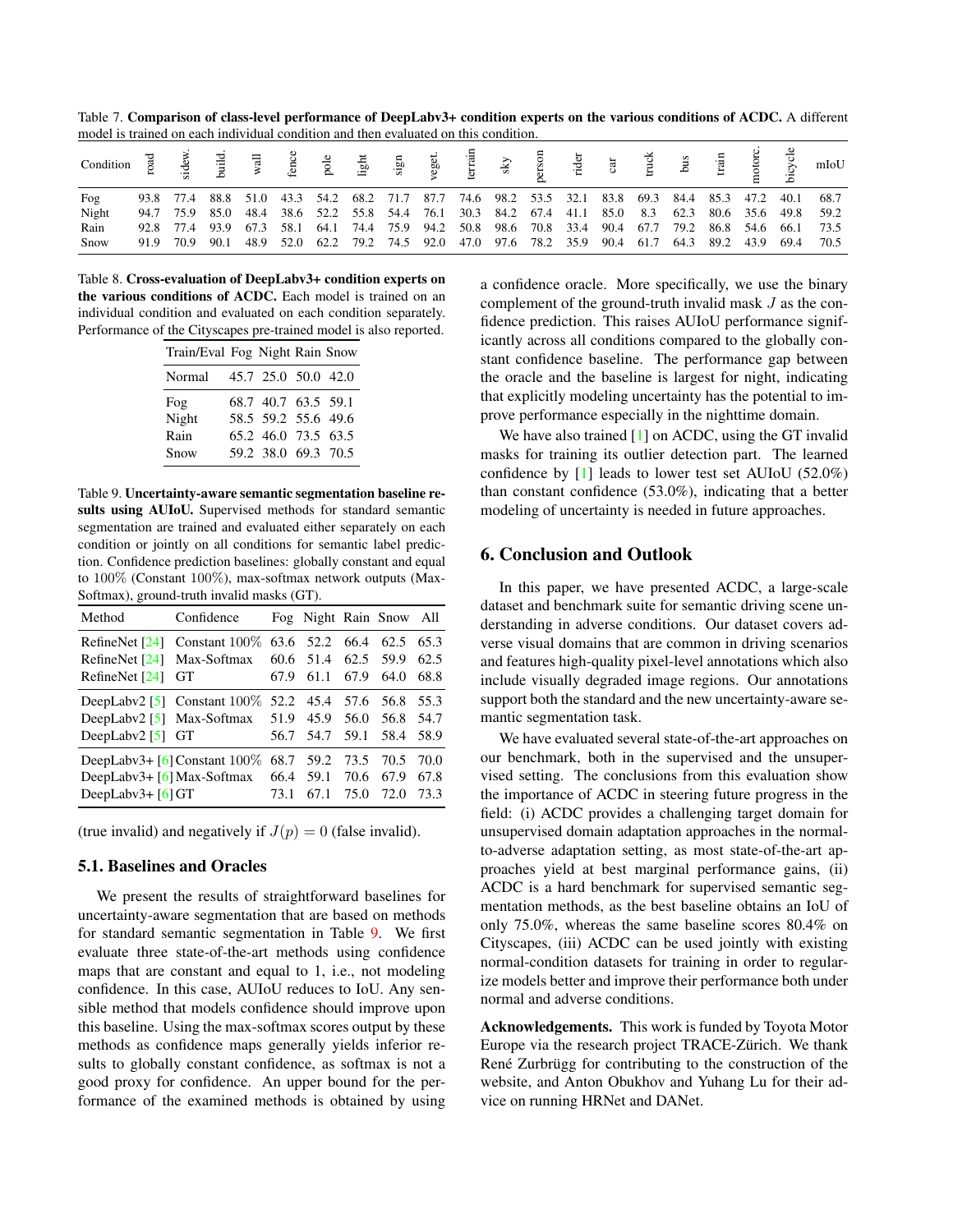# References

- [1] Petra Bevandić, Ivan Krešo, Marin Oršić, and Siniša Šegvić. Simultaneous semantic segmentation and outlier detection in presence of domain shift. In *German Conference on Pattern Recognition*, 2019. 7, 8
- [2] Mario Bijelic, Tobias Gruber, Fahim Mannan, Florian Kraus, Werner Ritter, Klaus Dietmayer, and Felix Heide. Seeing through fog without seeing fog: Deep multimodal sensor fusion in unseen adverse weather. In *Proceedings of the IEEE/CVF Conference on Computer Vision and Pattern Recognition (CVPR)*, June 2020. 3
- [3] Holger Caesar, Varun Bankiti, Alex H. Lang, Sourabh Vora, Venice Erin Liong, Qiang Xu, Anush Krishnan, Yu Pan, Giancarlo Baldan, and Oscar Beijbom. nuScenes: A multimodal dataset for autonomous driving. In *IEEE/CVF Conference on Computer Vision and Pattern Recognition (CVPR)*, June 2020. 1, 3
- [4] Liang-Chieh Chen, George Papandreou, Iasonas Kokkinos, Kevin Murphy, and Alan Yuille. Semantic image segmentation with deep convolutional nets and fully connected CRFs. In *International Conference on Learning Representations*, May 2015. 3
- [5] Liang-Chieh Chen, George Papandreou, Iasonas Kokkinos, Kevin Murphy, and Alan L. Yuille. DeepLab: Semantic image segmentation with deep convolutional nets, atrous convolution, and fully connected CRFs. *IEEE Transactions on Pattern Analysis and Machine Intelligence*, 40(4):834–848, 2018. 3, 5, 6, 7, 8
- [6] Liang-Chieh Chen, Yukun Zhu, George Papandreou, Florian Schroff, and Hartwig Adam. Encoder-decoder with atrous separable convolution for semantic image segmentation. In *The European Conference on Computer Vision (ECCV)*, September 2018. 3, 6, 7, 8
- [7] Yuhua Chen, Wen Li, and Luc Van Gool. ROAD: Reality oriented adaptation for semantic segmentation of urban scenes. In *The IEEE Conference on Computer Vision and Pattern Recognition (CVPR)*, 2018. 2, 3
- [8] Marius Cordts, Mohamed Omran, Sebastian Ramos, Timo Rehfeld, Markus Enzweiler, Rodrigo Benenson, Uwe Franke, Stefan Roth, and Bernt Schiele. The Cityscapes dataset for semantic urban scene understanding. In *The IEEE Conference on Computer Vision and Pattern Recognition (CVPR)*, 2016. 1, 2, 3, 4, 6
- [9] Dengxin Dai, Christos Sakaridis, Simon Hecker, and Luc Van Gool. Curriculum model adaptation with synthetic and real data for semantic foggy scene understanding. *International Journal of Computer Vision*, 128(5):1182–1204, 2020. 3, 5
- [10] Dengxin Dai and Luc Van Gool. Dark model adaptation: Semantic image segmentation from daytime to nighttime. In *IEEE International Conference on Intelligent Transportation Systems*, 2018. 2, 3, 5, 6
- [11] Shuai Di, Qi Feng, Chun-Guang Li, Mei Zhang, Honggang Zhang, Semir Elezovikj, Chiu C. Tan, and Haibin Ling. Rainy night scene understanding with near scene semantic adaptation. *IEEE Transactions on Intelligent Transportation Systems*, 22(3):1594–1602, 2021. 2
- [12] Jun Fu, Jing Liu, Haijie Tian, Yong Li, Yongjun Bao, Zhiwei Fang, and Hanqing Lu. Dual attention network for scene segmentation. In *Proceedings of the IEEE/CVF Conference on Computer Vision and Pattern Recognition (CVPR)*, June 2019. 3, 6
- [13] Andreas Geiger, Philip Lenz, and Raquel Urtasun. Are we ready for autonomous driving? The KITTI vision benchmark suite. In *IEEE Conference on Computer Vision and Pattern Recognition (CVPR)*, 2012. 1, 2
- [14] Shirsendu Sukanta Halder, Jean-Francois Lalonde, and Raoul de Charette. Physics-based rendering for improving robustness to rain. In *Proceedings of the IEEE/CVF International Conference on Computer Vision (ICCV)*, October 2019. 3
- [15] Judy Hoffman, Eric Tzeng, Taesung Park, Jun-Yan Zhu, Phillip Isola, Kate Saenko, Alexei Efros, and Trevor Darrell. CyCADA: Cycle-consistent adversarial domain adaptation. In *International Conference on Machine Learning*, 2018. 2, 3
- [16] Judy Hoffman, Dequan Wang, Fisher Yu, and Trevor Darrell. FCNs in the wild: Pixel-level adversarial and constraintbased adaptation. *arXiv e-prints*, abs/1612.02649, December 2016. 3
- [17] Xinyu Huang, Peng Wang, Xinjing Cheng, Dingfu Zhou, Qichuan Geng, and Ruigang Yang. The ApolloScape open dataset for autonomous driving and its application. *IEEE Transactions on Pattern Analysis and Machine Intelligence*, 42(10):2702–2719, 2020. 2
- [18] Zilong Huang, Xinggang Wang, Lichao Huang, Chang Huang, Yunchao Wei, and Wenyu Liu. CCNet: Criss-cross attention for semantic segmentation. In *Proceedings of the IEEE/CVF International Conference on Computer Vision (ICCV)*, October 2019. 3
- [19] Matthew Johnson-Roberson, Charles Barto, Rounak Mehta, Sharath Nittur Sridhar, Karl Rosaen, and Ram Vasudevan. Driving in the matrix: Can virtual worlds replace humangenerated annotations for real world tasks? In *IEEE International Conference on Robotics and Automation*, 2017. 3
- [20] Tsung-Wei Ke, Jyh-Jing Hwang, Ziwei Liu, and Stella X. Yu. Adaptive affinity fields for semantic segmentation. In *Proceedings of the European Conference on Computer Vision (ECCV)*, September 2018. 3
- [21] Alex Kendall and Yarin Gal. What uncertainties do we need in Bayesian deep learning for computer vision? In *Advances in Neural Information Processing Systems*, 2017. 7
- [22] Myeongjin Kim and Hyeran Byun. Learning texture invariant representation for domain adaptation of semantic segmentation. In *IEEE/CVF Conference on Computer Vision and Pattern Recognition (CVPR)*, June 2020. 2, 3
- [23] Yunsheng Li, Lu Yuan, and Nuno Vasconcelos. Bidirectional learning for domain adaptation of semantic segmentation. In *The IEEE Conference on Computer Vision and Pattern Recognition (CVPR)*, 2019. 2, 3, 5, 6
- [24] Guosheng Lin, Anton Milan, Chunhua Shen, and Ian Reid. RefineNet: Multi-path refinement networks with identity mappings for high-resolution semantic segmentation. In *IEEE Conference on Computer Vision and Pattern Recognition (CVPR)*, 2017. 3, 5, 6, 7, 8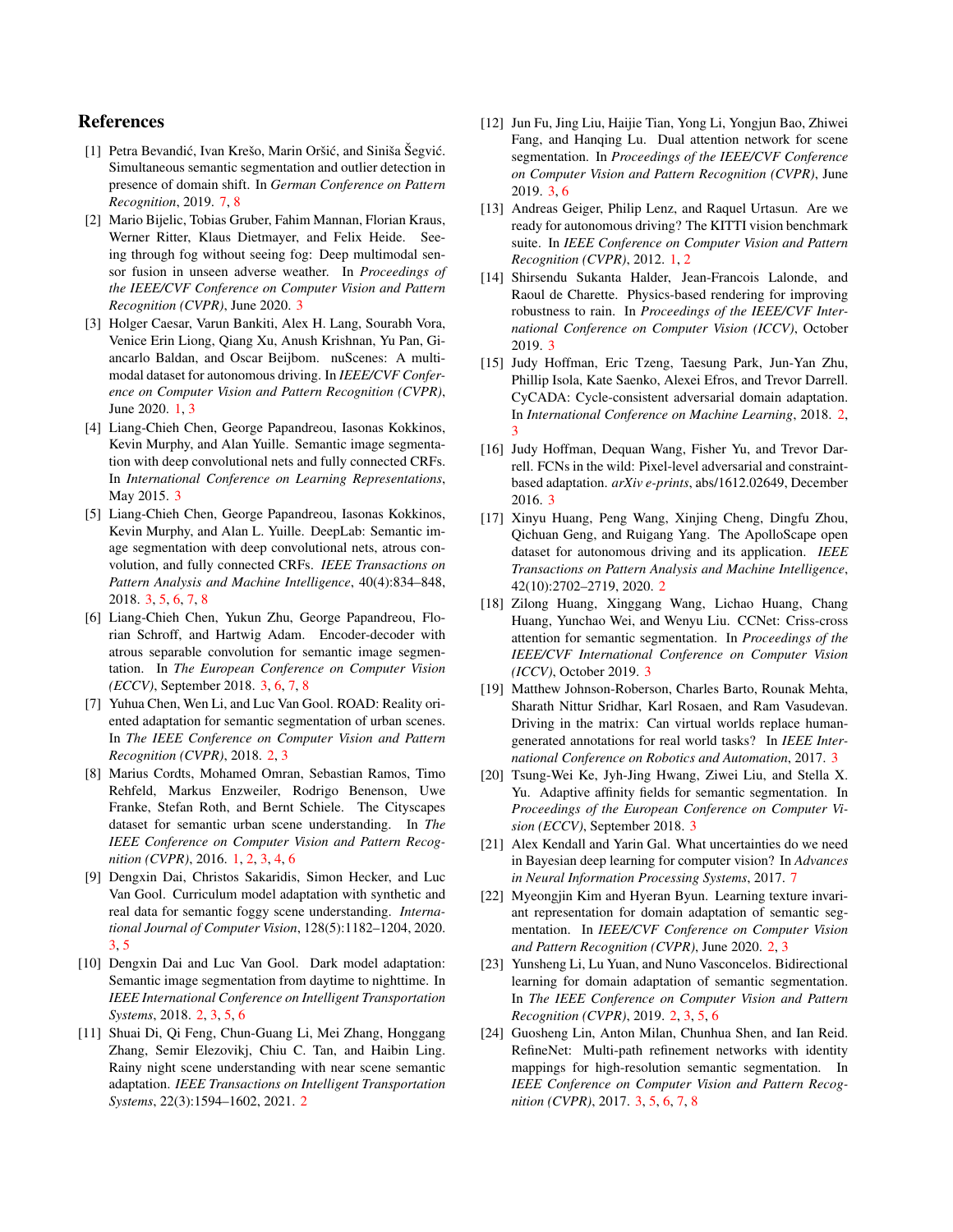- [25] Jonathan Long, Evan Shelhamer, and Trevor Darrell. Fully convolutional networks for semantic segmentation. In *Proceedings of the IEEE Conference on Computer Vision and Pattern Recognition (CVPR)*, June 2015. 3
- [26] Yawei Luo, Liang Zheng, Tao Guan, Junqing Yu, and Yi Yang. Taking a closer look at domain shift: Categorylevel adversaries for semantics consistent domain adaptation. In *The IEEE Conference on Computer Vision and Pattern Recognition (CVPR)*, 2019. 2, 3, 5, 6
- [27] Will Maddern, Geoffrey Pascoe, Chris Linegar, and Paul Newman. 1 year, 1000 km: The Oxford RobotCar dataset. *The International Journal of Robotics Research*, 36(1):3–15, 2017. 1, 3
- [28] Gerhard Neuhold, Tobias Ollmann, Samuel Rota Bulò, and Peter Kontschieder. The Mapillary Vistas dataset for semantic understanding of street scenes. In *The IEEE International Conference on Computer Vision (ICCV)*, 2017. 1, 2, 3, 4
- [29] Andreas Pfeuffer, Markus Schön, Ditzel Carsten, and Klaus Dietmayer. The ADUULM-Dataset - a semantic segmentation dataset for sensor fusion. In *Proceedings of the British Machine Vision Conference (BMVC)*, 2020. 3
- [30] Matthew Pitropov, Danson Evan Garcia, Jason Rebello, Michael Smart, Carlos Wang, Krzysztof Czarnecki, and Steven Waslander. Canadian adverse driving conditions dataset. *The International Journal of Robotics Research*, 2020. 3
- [31] Tobias Pohlen, Alexander Hermans, Markus Mathias, and Bastian Leibe. Full-resolution residual networks for semantic segmentation in street scenes. In *Proceedings of the IEEE Conference on Computer Vision and Pattern Recognition (CVPR)*, July 2017. 3
- [32] Horia Porav, Tom Bruls, and Paul Newman. Don't worry about the weather: Unsupervised condition-dependent domain adaptation. In *2019 IEEE Intelligent Transportation Systems Conference (ITSC)*, pages 33–40, 2019. 2
- [33] Stephan R. Richter, Zeeshan Hayder, and Vladlen Koltun. Playing for benchmarks. In *Proceedings of the IEEE International Conference on Computer Vision (ICCV)*, October 2017. 3
- [34] Stephan R. Richter, Vibhav Vineet, Stefan Roth, and Vladlen Koltun. Playing for data: Ground truth from computer games. In *European Conference on Computer Vision*. Springer, 2016. 2, 3
- [35] Olaf Ronneberger, Philipp Fischer, and Thomas Brox. U-Net: Convolutional networks for biomedical image segmentation. In *Medical Image Computing and Computer-Assisted Intervention – MICCAI 2015*, pages 234–241, 2015. 3
- [36] German Ros, Laura Sellart, Joanna Materzynska, David Vazquez, and Antonio M. Lopez. The SYNTHIA dataset: A large collection of synthetic images for semantic segmentation of urban scenes. In *The IEEE Conference on Computer Vision and Pattern Recognition (CVPR)*, June 2016. 2, 3
- [37] Christos Sakaridis, Dengxin Dai, Simon Hecker, and Luc Van Gool. Model adaptation with synthetic and real data for semantic dense foggy scene understanding. In *The European Conference on Computer Vision (ECCV)*, 2018. 2, 3, 6
- [38] Christos Sakaridis, Dengxin Dai, and Luc Van Gool. Semantic foggy scene understanding with synthetic data. *International Journal of Computer Vision*, 126(9):973–992, 2018. 2, 3, 5, 6
- [39] Christos Sakaridis, Dengxin Dai, and Luc Van Gool. Guided curriculum model adaptation and uncertainty-aware evaluation for semantic nighttime image segmentation. In *The IEEE International Conference on Computer Vision (ICCV)*, 2019. 2, 6
- [40] Christos Sakaridis, Dengxin Dai, and Luc Van Gool. Mapguided curriculum domain adaptation and uncertainty-aware evaluation for semantic nighttime image segmentation. *IEEE Transactions on Pattern Analysis and Machine Intelligence*, 2020. 1, 2, 3, 5, 6, 7
- [41] Swami Sankaranarayanan, Yogesh Balaji, Arpit Jain, Ser Nam Lim, and Rama Chellappa. Learning from synthetic data: Addressing domain shift for semantic segmentation. In *IEEE Conference on Computer Vision and Pattern Recognition (CVPR)*, June 2018. 2, 3
- [42] Pei Sun, Henrik Kretzschmar, Xerxes Dotiwalla, Aurelien Chouard, Vijaysai Patnaik, Paul Tsui, James Guo, Yin Zhou, Yuning Chai, Benjamin Caine, Vijay Vasudevan, Wei Han, Jiquan Ngiam, Hang Zhao, Aleksei Timofeev, Scott Ettinger, Maxim Krivokon, Amy Gao, Aditya Joshi, Yu Zhang, Jonathon Shlens, Zhifeng Chen, and Dragomir Anguelov. Scalability in perception for autonomous driving: Waymo open dataset. In *IEEE/CVF Conference on Computer Vision and Pattern Recognition (CVPR)*, June 2020. 1, 3
- [43] Yi-Hsuan Tsai, Wei-Chih Hung, Samuel Schulter, Kihyuk Sohn, Ming-Hsuan Yang, and Mammohan Chandraker. Learning to adapt structured output space for semantic segmentation. In *The IEEE Conference on Computer Vision and Pattern Recognition (CVPR)*, 2018. 2, 3, 5, 6
- [44] Yi-Hsuan Tsai, Kihyuk Sohn, Samuel Schulter, and Manmohan Chandraker. Domain adaptation for structured output via discriminative patch representations. In *IEEE/CVF International Conference on Computer Vision (ICCV)*, October 2019. 2, 3
- [45] Frederick Tung, Jianhui Chen, Lili Meng, and James J. Little. The Raincouver scene parsing benchmark for self-driving in adverse weather and at night. *IEEE Robotics and Automation Letters*, 2(4):2188–2193, 2017. 3, 5
- [46] Tuan-Hung Vu, Himalaya Jain, Maxime Bucher, Matthieu Cord, and Patrick Perez. ADVENT: Adversarial entropy minimization for domain adaptation in semantic segmentation. In *The IEEE Conference on Computer Vision and Pattern Recognition (CVPR)*, 2019. 2, 3, 5, 6
- [47] Jingdong Wang, Ke Sun, Tianheng Cheng, Borui Jiang, Chaorui Deng, Yang Zhao, Dong Liu, Yadong Mu, Mingkui Tan, Xinggang Wang, Wenyu Liu, and Bin Xiao. Deep high-resolution representation learning for visual recognition. *IEEE Transactions on Pattern Analysis and Machine Intelligence*, 2020. 3, 6, 7
- [48] Zhonghao Wang, Mo Yu, Yunchao Wei, Rogerio Feris, Jinjun Xiong, Wen-mei Hwu, Thomas S. Huang, and Honghui Shi. Differential treatment for stuff and things: A simple unsupervised domain adaptation method for semantic segmen-